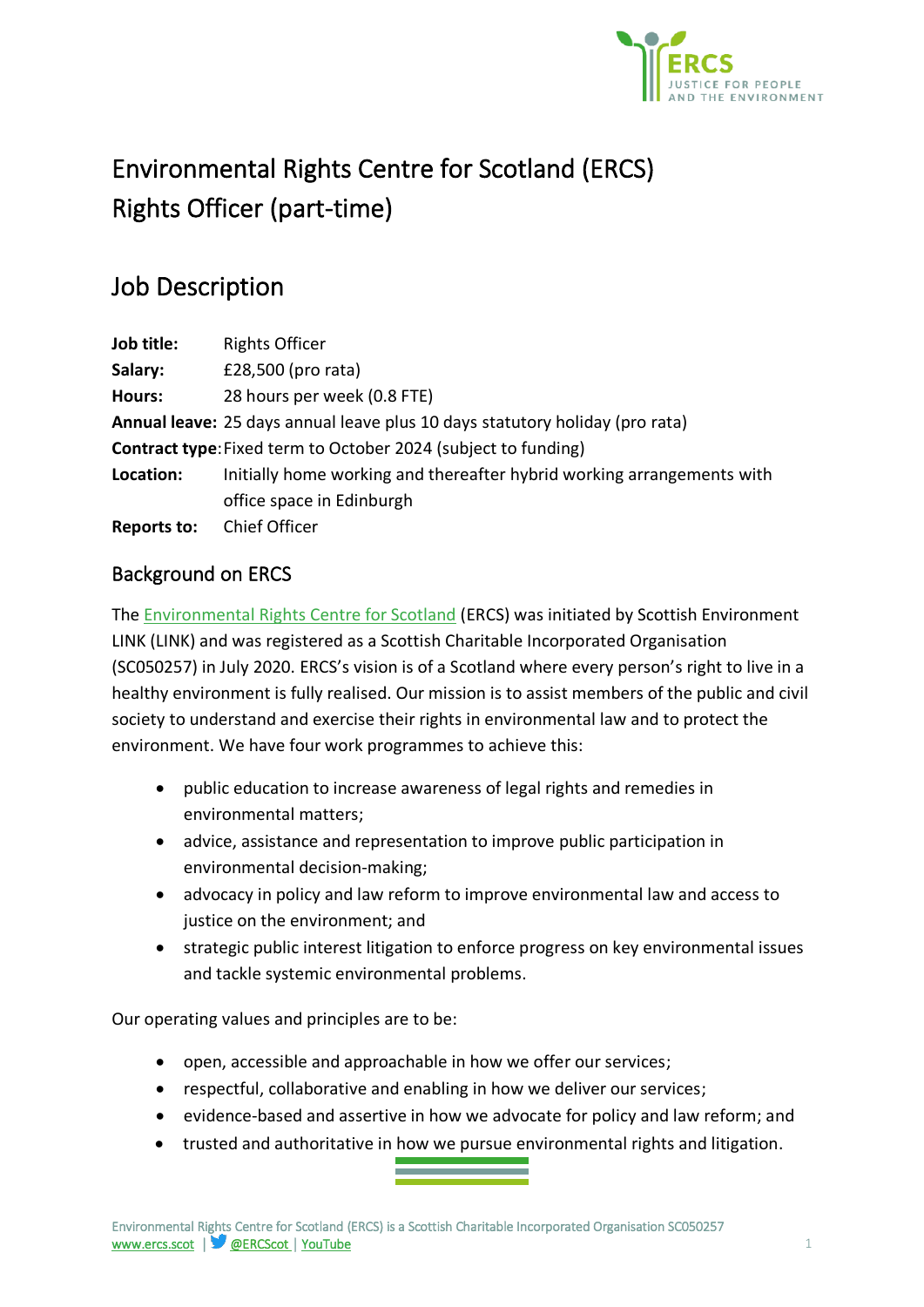

#### Job Purpose

As the Rights Officer for the Environmental Rights Centre for Scotland (ERCS) your role is to lead our work to advance the human right to a healthy environment for equality groups through engagement, education and advice. This project is funded by the Scottish Government's Equality and Human Rights Fund and is expected to deliver on specific outcomes.

The aims are to:

- increase awareness of equality groups on the human right to a healthy environment;
- build people's capacity to exercise their rights in relation to the environment; and
- inform the policy and practice of public bodies to advance environmental justice.

You will have a passion for supporting less often heard voices in decisions that affect them, and an understanding of and commitment to reducing the structural barriers to access to justice on the environment.

To achieve the aims of this project, you will outreach and collaborate with organisations who represent or support equality groups, particularly disabled people's organisations, Black, Asian and Minority Ethnic communities, Gypsy/Travellers, women and young people with protected characteristics.

Working collaboratively and using accessible methods you will deliver deliberative workshops, 'how to' guides, videos and podcasts to increase understanding and access to information on environmental rights. This will be in a way that is practical, meaningful and easily understood.

You will be friendly, approachable and professional. Through your one-to-one engagement with different communities of interest and place, you will also be able to support people to identify specific environmental concerns that can be referred to our In-house Solicitor for free legal advice. You will also lead on the development of an online forum to provide peer support, share learning and tips and tricks for better outcomes for people and the environment.

More broadly, you will contribute to the development and implementation of ERCS's overall organisational strategy and its advocacy to improve access to justice on the environment.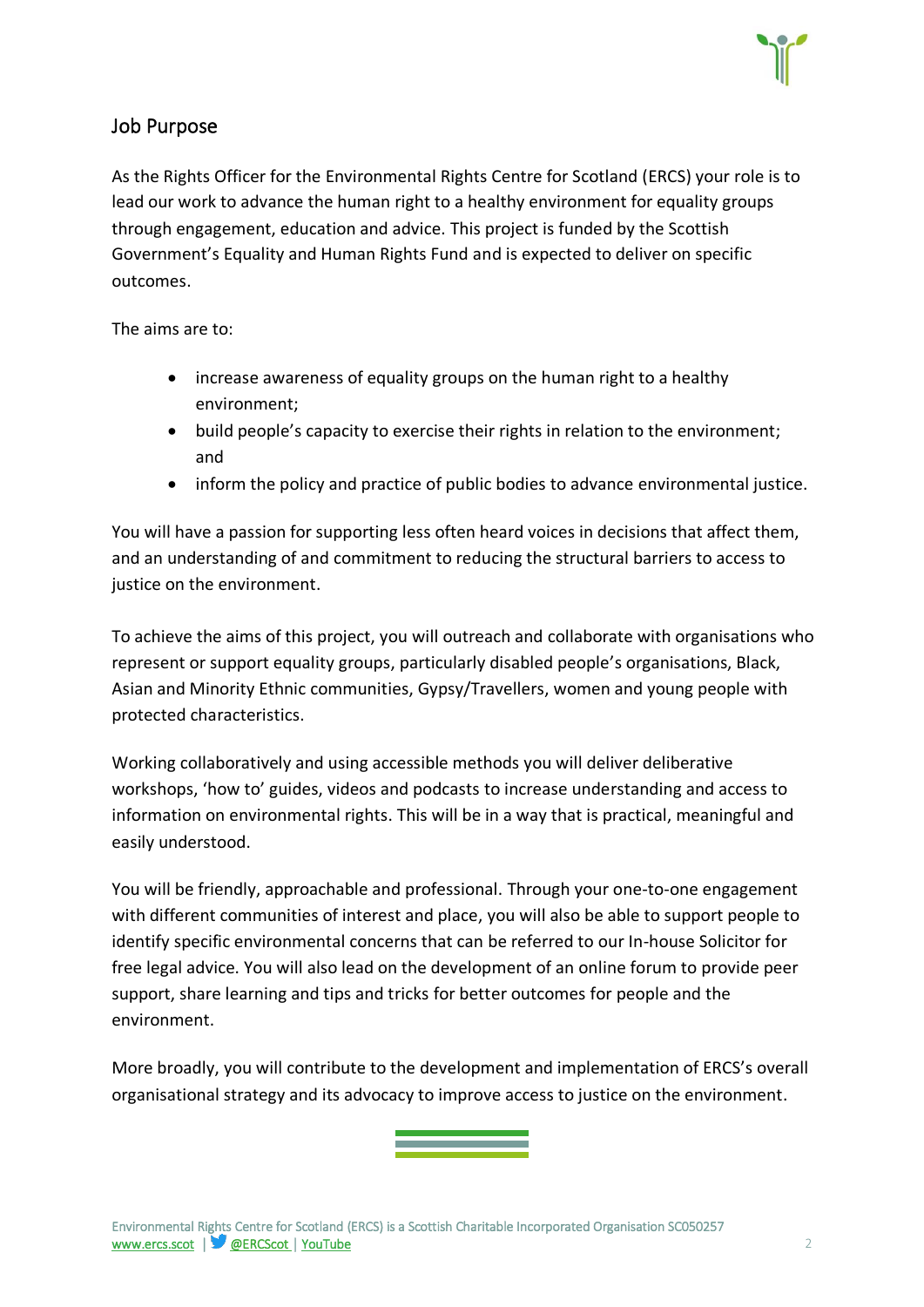## Key responsibilities

#### Public Education

*ERCS works in partnership with civil society and equality groups to increase awareness and understanding of environmental human rights and how to access them through its engagement and public education resources*

- Outreach and collaborate with networks and organisations who represent or support equality groups to increase awareness and understanding of our environmental human rights. This includes creating and delivering a strategic portfolio of training and events and accessible information in different formats.
- Collaborate with networks and organisations who represent or support equality groups to support capacity building of rights holders to inform the development and implementation of the human right to a healthy environment in a new Human Rights (Scotland) Act.
- Create a suite of online and accessible basic information on how to exercise our environmental human rights including videos and podcasts.
- Create and maintain an online forum to establish a network of peer support for equality groups to exercise their environmental human rights.
- With the In-house Solicitor, develop web-based resources on environmental<sup>1</sup> and related planning law for intermediate levels of knowledge to a high professional standard to support capacity building for duty bearers and rights holders.
- Ensure that all activities and events have appropriate risk management plans and are undertaken in line with ERCS's Equalities and Inclusion Policy.
- Travel to destinations across Scotland to deliver workshops and training when required.

### Advancing rights for equality groups

## *ERCS advances the human right to a healthy environment for equality groups by identifying and addressing the structural barriers which prevent them from asserting their rights*

- Through outreaching to equality groups, identify cases to refer to ERCS's free legal advice service, providing ongoing support as necessary, to increase confidence and success in exercising environmental human rights.
- Collate data and build an evidence base on the specific experiences of equality groups in influencing local decisions on the environment and having their needs met.

<sup>&</sup>lt;sup>1</sup> ERCS defines environmental law as including law relating to land-use planning, climate change, pollution control, environmental health, the conservation of biodiversity, and any other field (e.g. cultural heritage, transport, energy) to the extent that it impacts on the natural environment in Scotland.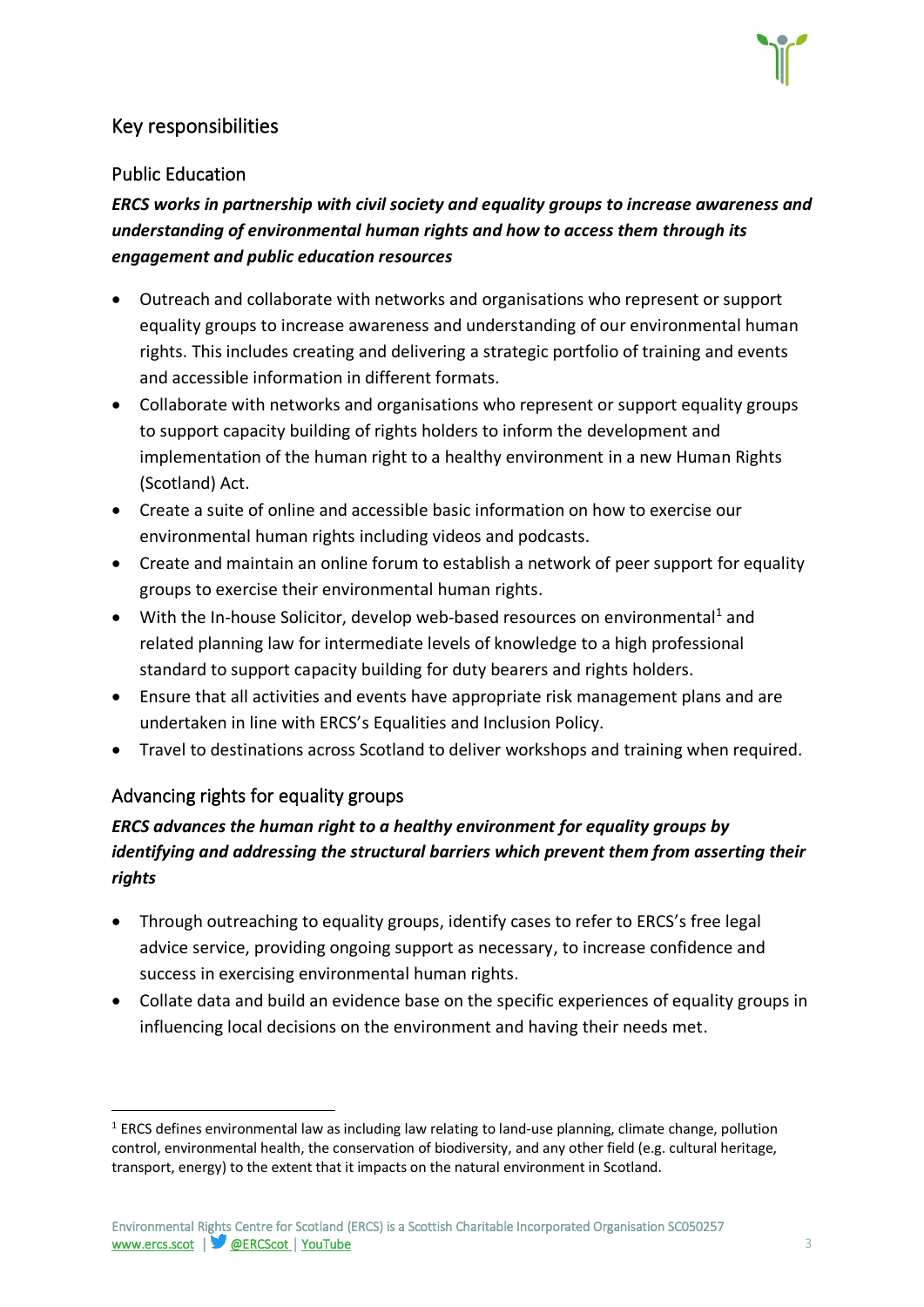- Working with equality groups, identify common issues and barriers to exercising their environmental human rights and how to improve the policy and practice of public bodies.
- Contribute to the development of equality and human rights impact assessments in relation to the environment to improve the policy and practice of duty bearers.

#### External relations

#### *ERCS works in partnership with statutory and non-statutory organisations to promote access to environmental justice in line with ERCS's mission and values*

- Establish strong working relationships with organisations who represent or support equality groups to develop a shared understanding of environmental rights, build the capacity of rights holders to exercise their rights and encourage membership of ERCS to inform our work.
- Promote ERCS's Advice Service to networks and organisations who represent or support equality groups.
- Contribute to the development of ERCS's networks with allies across the public sector, human rights, and academic fields to embed environmental human rights across legislation, policy and practice.
- Represent ERCS in external forums as appropriate including participating and/or speaking at meetings, events, and conferences.
- Support the development of ERCS's website and social media presence to further ERCS's communications reach.

#### Governance and operations

#### *ERCS delivers on its strategic and operational objectives*

- Work collaboratively with colleagues and with the Board of Trustees to deliver ERCS's strategic plan and objectives.
- Support the Board of Trustees to perform its governance role by providing such information and advice as they may reasonably require, including statistical information and written reports.
- Ensure quality standards and monitoring and evaluation systems are maintained, managed and used for reflection and reporting, including to funders.
- Contribute to regular briefings to inform the public and civil society on developments in environmental law and ERCS's work.
- Attend team meetings and events as required.
- Contribute to the support and training of ERCS student placements/interns and volunteers.
- Carry out other duties consistent with the job purpose and as ERCS may reasonably require.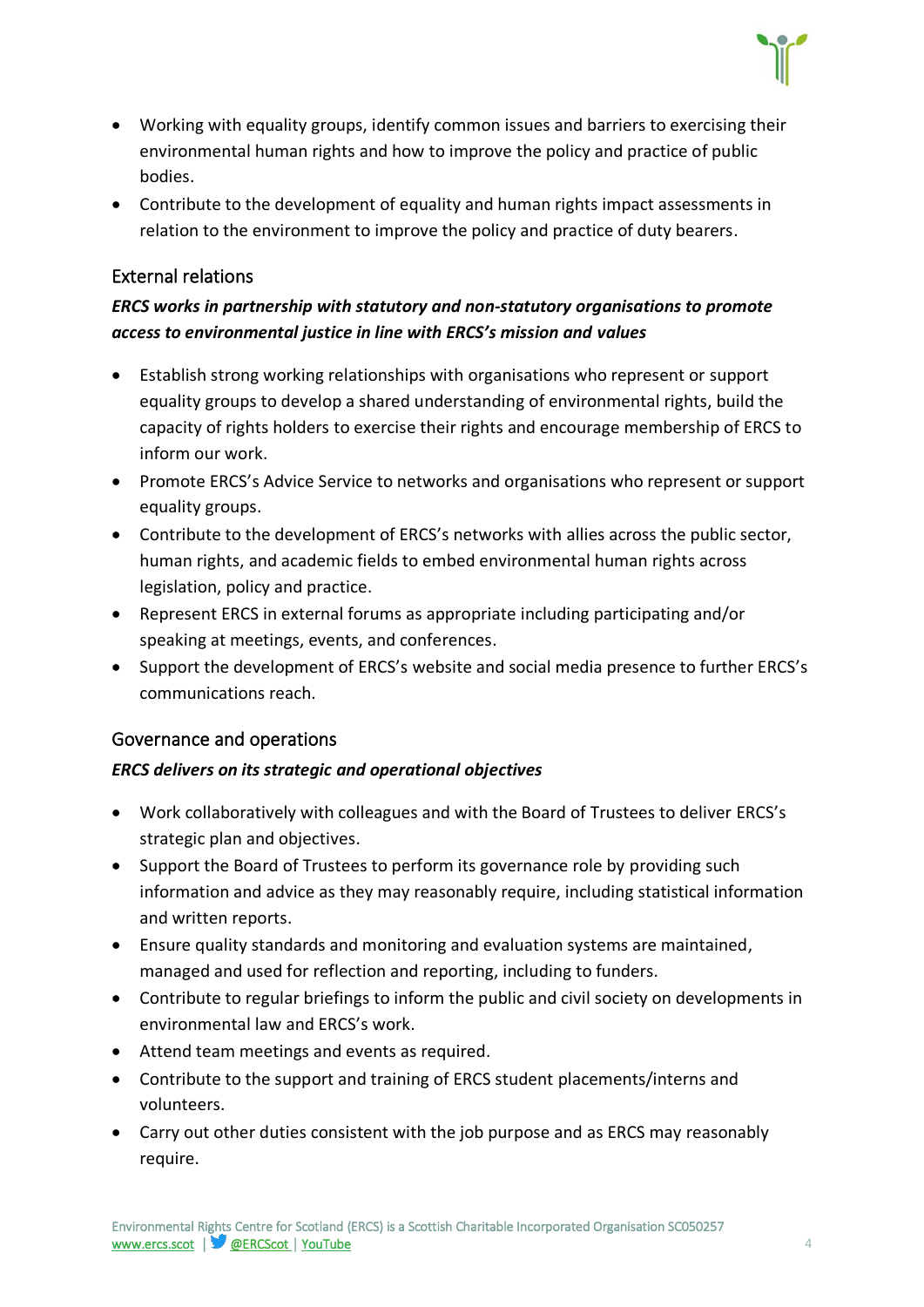#### Person Specification

#### Essential

#### **Knowledge including necessary qualifications**

- Degree or degree-level experience in a relevant discipline and at least three years' work experience in a relevant role and organisation.
- A good understanding of the policy and legal landscape in relation to human rights and environmental law.
- Understanding of and commitment to reducing the structural barriers to access to justice on the environment.

#### **Experience**

- Working collaboratively with community organisations and the third sector representing or supporting one or more equality groups.
- Development and delivery of training, workshops and events for one or more equality groups in a related policy environment.
- Writing and publishing project reports, training tools and resources.
- Building effective professional relationships and working collaboratively with people and organisations across a wide variety of backgrounds.
- Facilitating work with people from a wide variety of backgrounds.
- Development and management of monitoring and evaluation systems.

#### **Skills**

- Ability and confidence to create and present dynamic and engaging public education and training materials.
- Excellent group work and facilitator skills.
- An effective communicator capable of delivering complex messages in an accessible manner to diverse audiences.
- Excellent written and verbal communication skills, with experience of report writing, resource development and experience of engaging with a range of professionals.
- Ability to manage, prioritise and complete tasks and to maintain standards under pressure.
- Excellent IT skills including Microsoft Office 365, Power point and online meeting software such as Zoom and Teams.
- Excellent team-working skills and an understanding of disciplines including confidentiality, mutual briefing, and acting within limits of authority.
- Ability and enthusiasm to work creatively and independently with an appropriate amount of supervision.